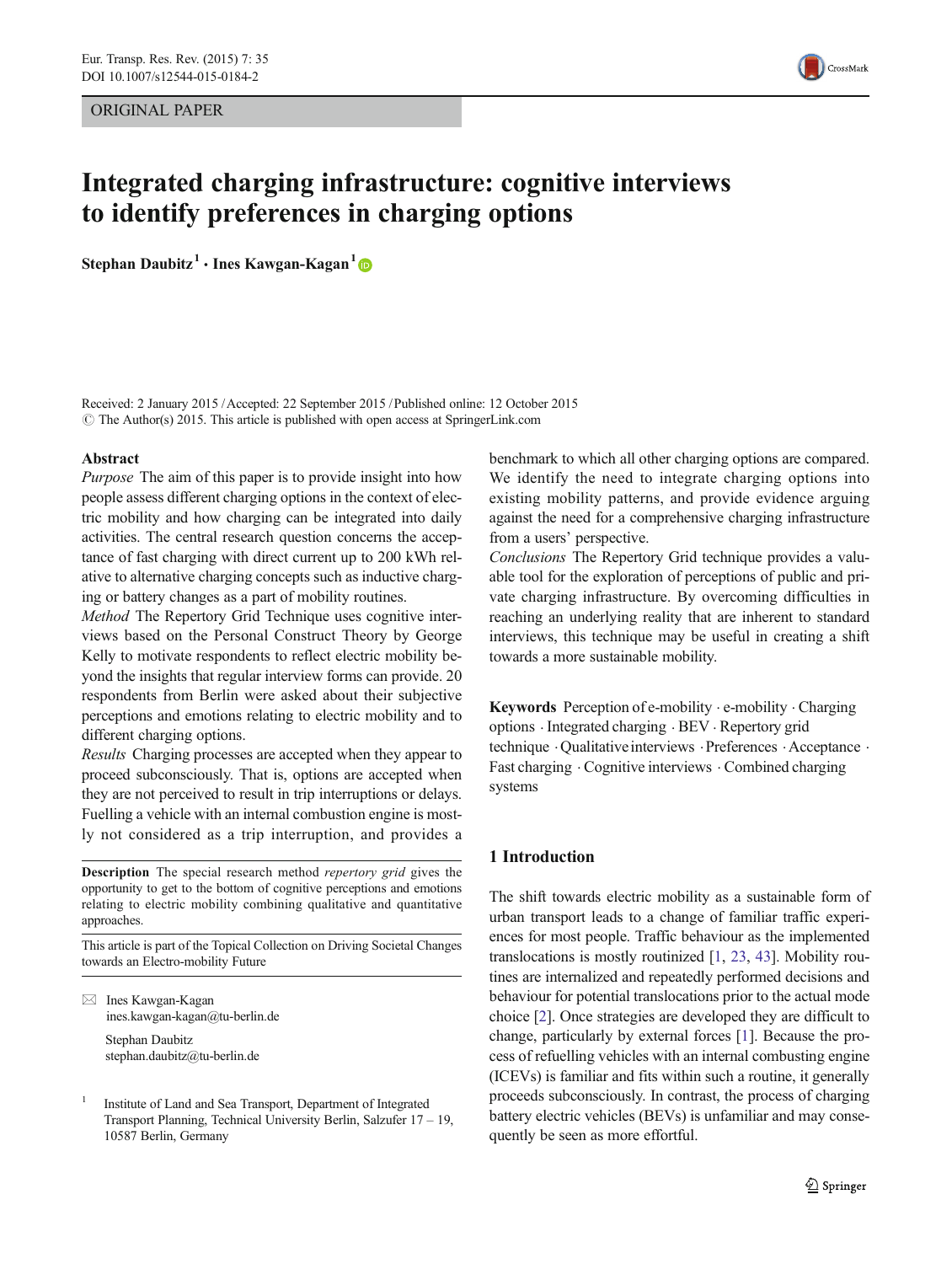Electric mobility, encompassing a combination of public transport and electrically operated vehicles, requires the adoption of new strategies and methods to assess, differentiate, and select sustainable travel methods. In the context of BEVs, it is important to consider the perceptions of potential users including factors such as range limitation or even range anxiety [[34\]](#page-13-0). Charging of battery electric vehicles is discussed in terms of capacity and infrastructure considering distances. In order to create a shift towards a more sustainable mobility subjective perception is of crucial importance for the acceptance of charging options as coming along with the use of BEVs and therefore needs to be analysed.

Previous studies mostly discussed charging processes from a technical perspective regarding capacity, performances, energy sources and charging times [\[6,](#page-12-0) [33](#page-13-0)]. Other studies cover cost efficiency in terms of return on investment [\[40](#page-13-0)] and optimization of efficiency [[14,](#page-12-0) [45](#page-13-0)]. Costs of infrastructure has been analysed and optimized concerning processes and model of planning for charging infrastructure are proposed, including interval-distance ratio, charge capacity and charging power [\[19,](#page-12-0) [21](#page-12-0), [33,](#page-13-0) [44](#page-13-0)]. The impact of charging EVs on grids considering differences in energy storage technology, infrastructure, and market context for optimization of driving range by minimizing costs has been analysed [[7,](#page-12-0) [29,](#page-13-0) [41](#page-13-0)]. Consumers and their mobility behaviour have been mostly researched in terms of optimization of electricity costs and ranges partially considering range anxiety [\[22](#page-12-0), [29\]](#page-13-0). Fast charging was assessed by using current mobility behaviour to model optimized fast charging infrastructure [\[30\]](#page-13-0). Asking for day-to-day usability of BEVs, studies focussed on range and average speed using aggregated data and implying invariable mobility behaviour [\[20,](#page-12-0) [35\]](#page-13-0).

From a psychological point of view, Lim stated in 2014 that range anxiety is one of the two major barriers to mass adoption of electrically powered vehicles besides resale anxiety [[28\]](#page-13-0). Bakker even sees an elaborated fast charging infrastructure as the key factor for the acceptance of electric vehicles since pubic charging stations relief users from range anxiety [[3](#page-12-0)]. Range anxiety, respectively the perception of comfortable ranges related to charging behaviour has been presumed as a given and constant factor and researched in order to optimize charging processes [\[10\]](#page-12-0). Although Franke states that elucidation provides a promising way of addressing perceived range anxiety [[12](#page-12-0)], most studies assume persistent mobility behaviour. It is used as a given and unchangeable factor when analysing range and charging behaviour. Picking up this issue, we analyse charging options using a qualitative approach, which allows a deep reflection of users' mobility routines in order to reach an underlying truth. The analysis of perception of range so far did not take the whole process of charging into consideration. The issue of integrating charging into daily routines and mobility behaviour has not been addressed from a users' perspective. So far, psychological analyses focussed on a superficial assessment considering range and charging times as isolated factors. Cost efficiency and charging processes have been treated without the context of daily routines. Our research integrates all aspects and combines charging processes and infrastructure requirements as well as comparing several alternative options, discussing integration into the daily life of users.

This research is part of the Combined Charging System (CCS) project, including qualitative and cognitive interviews focussed on the cognitive assessment of different charging options for BEVs. CCS combines regular charging with alternating current (AC) and fast charging with direct current (DC) in one charging station. The aspect of fast charging is of special interest, since it gives the opportunity to charge an electric vehicle with up to 200 kWh, which leads short waiting times. To address differences in perception a research approach has been chosen that aims for revealing the current state of acceptance, considering daily mobility routines. This acceptance of different charging options and refuelling is investigated for the first time with a qualitative research method named Repertory Grid Technique (RGT), which is based on the Personal Construct Theory (PCT) by George A. Kelly [[25\]](#page-13-0). PCT provides an appropriate theoretical foundation in order to elicit the individual cognitive systems of subconscious assessments of items [[25,](#page-13-0) [26](#page-13-0)].

## 2 Personal construct theory

Kelly argues that perception is not an objective process that can be compared easily across individuals [\[26\]](#page-13-0). Each individual has a specific context of assessment criteria, which leads to a subjective perception. The criteria people use to evaluate objects and subjects are not naturally given. In fact, they are constructed and therefore named constructs. Personal constructs usually consist of two poles, which provide a range of anticipation between a mostly positive pole and a negative counter pole [\[4](#page-12-0)]. People rate objects, subjects, situations or issues within this range of a construct [[32](#page-13-0)]. Combining ratings leads to an individual perception regarding the criteria that are important to the respective individual. Some of the constructs are unstable, some constructs are more important than others, and different constructs of one individual may even be internally inconsistent. The process of assessment is usually subliminal and helps to anticipate an individual's surrounding by shaping or creating expectations and acceptance [[18\]](#page-12-0). Societal and publicly distributed constructs have a significant impact on the generation and modification of constructs of individuals.

Setting constructs in a relation to one another creates an individual system of evaluation [\[25,](#page-13-0) [26\]](#page-13-0). For every item, a person has his or her own and very specific set of constructs to assess. Instead of using objective categories to understand a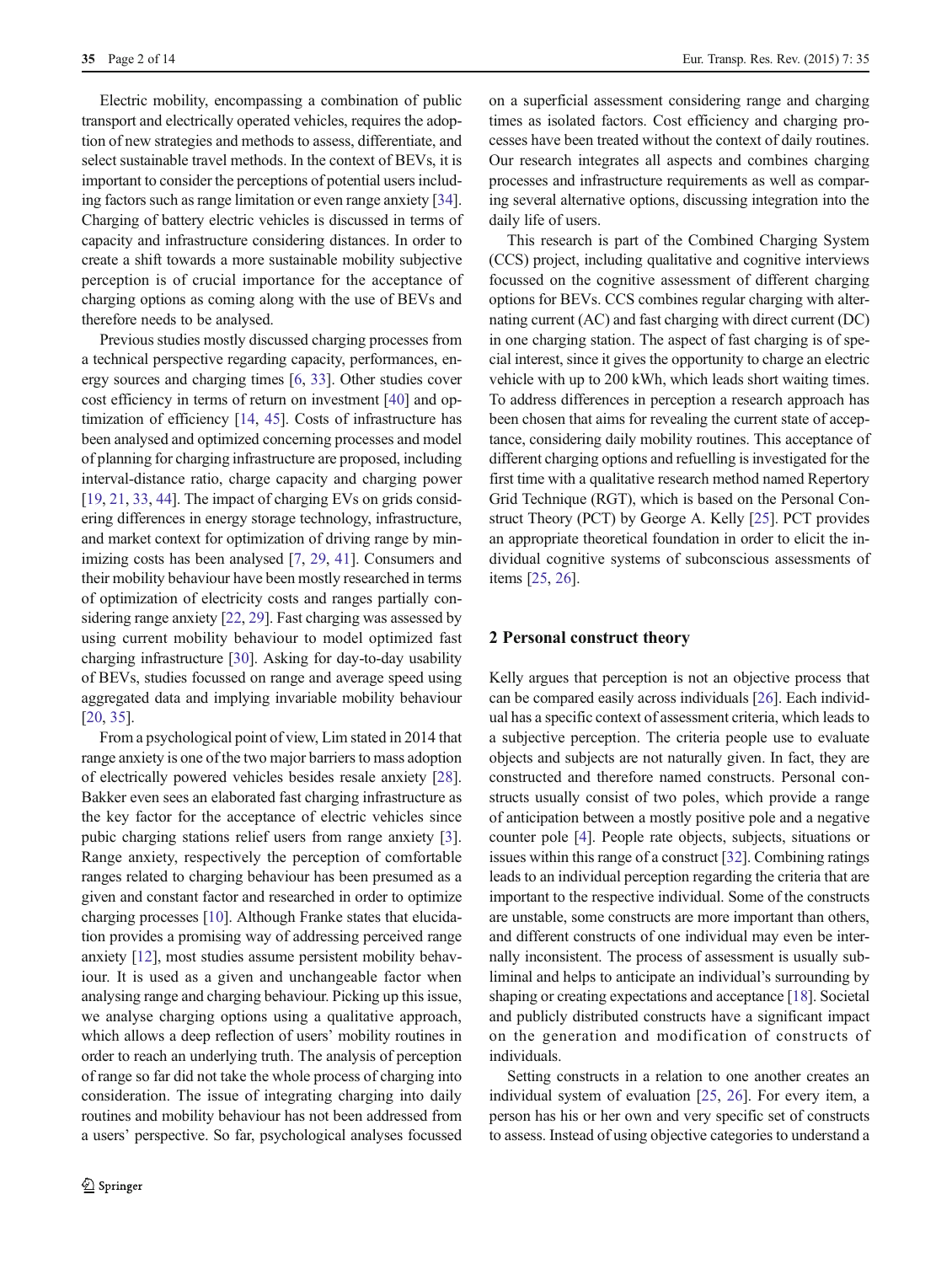person's perception, PCT sees the person as the creator of his or her individual system of assessment. It is shaped by experiences and is constantly influenced by new sources of information [\[38\]](#page-13-0). Consequently, the perception of an individual can never stand for an objective truth and cannot be assessed via standardised and supposed objective criteria.

Because the majority of the German population currently lacks experiences with electric mobility, constructs assessing electric mobility and charging options are mostly built through public media and comparison to vehicles with an internal combustion engine. Therefore, perceptions of charging options are heavily influenced by regular refuelling procedures, with which car drivers are usually familiar. The assessment of charging options for battery electric vehicle, for example, is determined by subjective categories that are susceptible to interpretation [\[42\]](#page-13-0). For two different individuals a particular wording, despite being objectively the same, can have two completely different meanings. Therefore, the individuality of construct systems requires a specific method to capture how a person perceives an item. Kelly developed the Repertory Grid Technique to grasp subjective construct systems. Even qualitative depth or semi-structured interviews have limitation when exploring subconscious routines [\[38\]](#page-13-0). Therefore, instead of observing characteristics and explaining people using objective observations, he asked the respondents to explain their world, as they perceive it [\[25\]](#page-13-0).

## 3 Repertory grid technique

The analysis of subjective perception due to individual construct systems requires an interview technique that gives the respondents a possibility to anticipate items according to their perception without constraints. Kelly developed a method for understanding this subjective perceptions based on his PCT [\[25](#page-13-0)–[27\]](#page-13-0). Since a construct system is shaped by personal experiences and cannot be observed directly, respondents must be asked to reflect on and identify the constructs they use to anticipate situations, people or other items. RGT was originally created for psychotherapeutic treatments of patients [[25](#page-13-0)]. In this task, participants were asked to assess mainly people, who they categorized as belonging to specific groups such as family or friends [\[13\]](#page-12-0). In addition to psychotherapeutic treatment, RGT has been used in other research fields, as well for marketing reasons. To date, RGT has not been used in many studies covering mobility research: in the field of tourism research, it has been repeatedly used to gain insight into individuals" perception of destinations [\[9](#page-12-0), [36](#page-13-0), [37](#page-13-0)]. Another study by Dick examined the application of RGT for everyday traffic behaviour for individuals. However, although it focused on the method and on ways of analysing the data, it unfortunately did not contain an analysis of the topic itself [\[8](#page-12-0)]. Consequently, our study was designed to fill this gap in

the literature by examining perceptions of charging options as an aspect of electric mobility using the Repertory Grid Technique.

We conducted 20 computer-assisted personal interviews (CAPI) in November and December 2013 supported by special software for the Repertory Grid Technique called GridSuite [\[17](#page-12-0)]. Respondents with a higher affinity towards cars were recruited through various ways: Potential respondents were addressed either directly, online via a portal for professional networking or through a chain-referral sampling technique. Higher affinity towards cars was defined as either using one's own car on a daily basis or viewing it as a hobby. All of the participants had some experience with BEVs: Ten respondents reported having actual driving experience; of these, one woman reported driving her BEV to work every day. Another man reported driving an electric company car within Berlin. The rest reported having at least seen BEVs in their everyday life. All of the participants were either self-employed or employed at the point of the interview, and eight of them were female.

The elements were presented to the respondents in triads of cards [[16](#page-12-0)]. We asked them to group two cards together according to a shared attribute. After an initial intuitive grouping, they were asked to reflect on which aspects of the items may have led them to assign their groupings. The attribute of the two similar elements represents the (positive) construct pole. In order to elicit the counter pole, the respondents had to name what distinguishes those two from the third element as given in Fig. [1.](#page-3-0) Respondents largely did not have issues phrasing the first constructs during a session. After a few triads it became harder to put the intuitive grouping into concrete words. Whenever constructs meanings started to become repetitive, and respondents were unable to generate new constructs, this part of the interview stopped. Using this strategy, each respondent elaborated 7 to 8 constructs for a grid for a total of 156 constructs describing charging options and refuelling. The interviews were conducted in German.

Since the focus of the present research is the acceptance of different charging options of BEVs, we used seven charging options. In addition, we used the refuelling of ICEVs as a process that was well-known to our interviewees. Table [1](#page-4-0) contains the elements as they were presented in German to the respondents during the interview. Defining the elements for a repertory grid has been previously argued to be the most difficult aspect of designing the interview [\[18](#page-12-0)]. To address this issue, we identified our elements in a pilot study that included ten semi-structured qualitative interviews conducted in the summer of 2013. The results of these qualitative interviews were then used to generate the narratives and pictures used to present the elements.

After eliciting the construct poles, we asked the respondents to rate all the elements on a scale from one to five for each construct, where one stands for the construct pole and five for the counter pole [\[24](#page-12-0)]. In addition to collecting the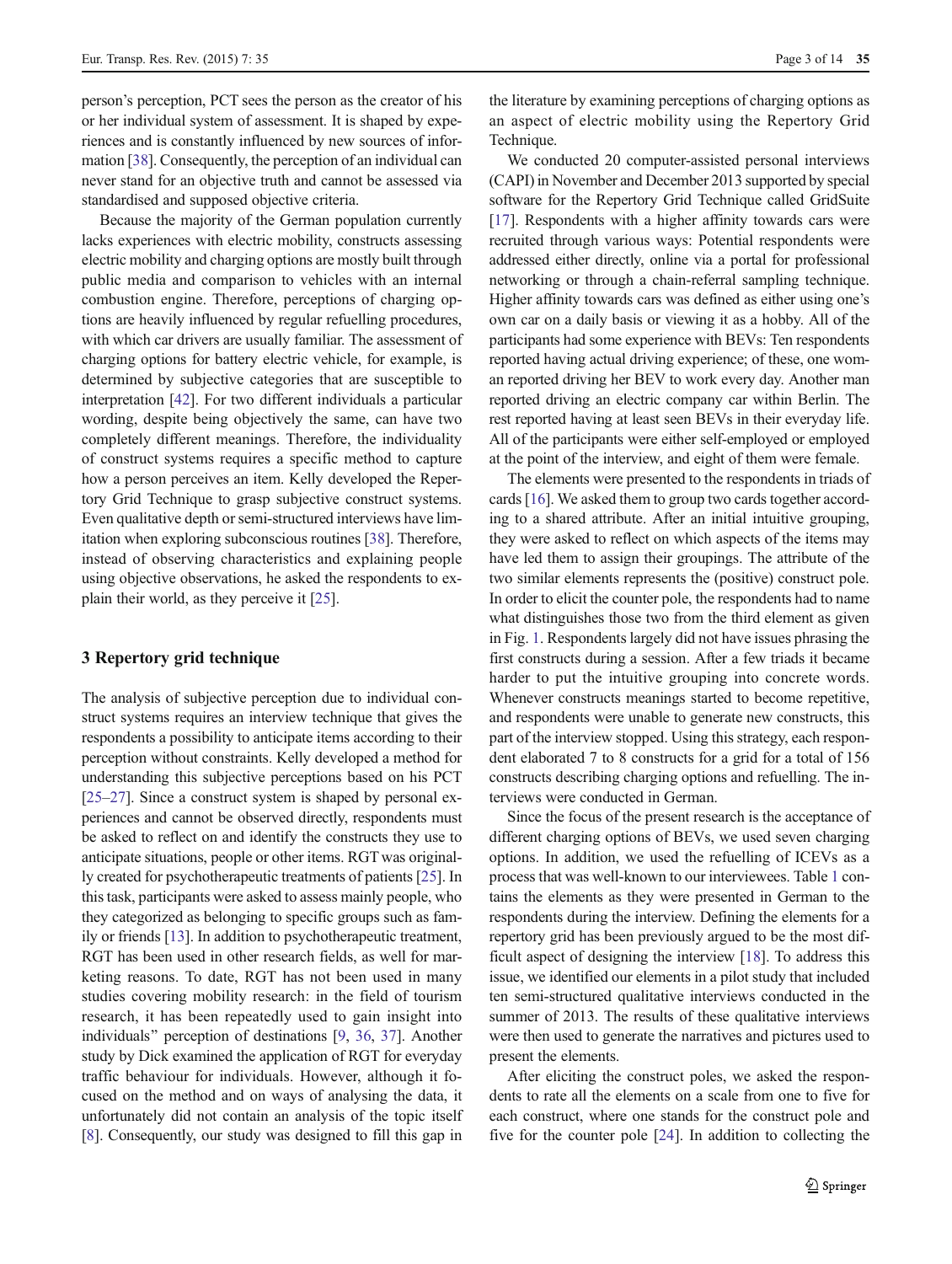<span id="page-3-0"></span>

Fig. 1 Example of Triad (for more details see Table [1](#page-4-0))

constructs and ratings, the interviews were recorded in order to reproduce the meanings of the specific words that were used to describe the differences. The meanings of particular wordings can exhibit substantial differences from one respondent to another [\[42](#page-13-0)]. Consequently, to understand the subjective meanings of different construct wordings, it is important to consider how a construct was generated during an interview.

At the end of the interview, we generated a complete grid for each interviewee on the basis of their responses. Each grid contained the elements of a particular topic, a construct pole, and a respective counter pole as well as the ratings of all elements regarding all constructs [\[4](#page-12-0)]. The set of generated constructs shows which aspects of a particular topic play a role in its perception. The following Table [2](#page-5-0) shows the examplary connection of topic, constructs, elements and ratings for a particular respondent in form of a complete grid:

The RGT combines qualitative narrative and quantitative aggregated material [\[31](#page-13-0)]. The first step of analysis was to perform a content analysis of the qualitative audio material corresponding to the constructs, to gain a better understanding of their actual meaning [\[42\]](#page-13-0). Additionally, the ratings were analysed for internal consistency, because occasionally the meaning of a construct changed over the course of the interview. A complete grid displays the respective attitudes and values of an individual. Since construct systems of individuals are unique, it is not possible to directly compare the results of the ratings of the elements between respondents [[25](#page-13-0), [39\]](#page-13-0). That said, aggregating constructs and ratings can be a useful avenue to gain insight into the perception of specific issues [[24](#page-12-0), [31\]](#page-13-0). Thus, the constructs were used to generate a collective construct system that captures the scope of perceptions of charging options [\[38](#page-13-0)]. These constructs were then further analysed

to explore our special interest in fast charging. The aggregated constructs lead to specific dimensions having a significant impact on the assessment of charging and refuelling options.

The next analysis step consisted of summarizing each respondent's ratings of the elements to explore similarities and differences in how they perceived the elements. Ratings from construct systems cannot be compared across the entire sample, because they represent different assessment dimensions [\[18](#page-12-0), [25](#page-13-0)]. Nevertheless, the elements and ratings can be compared to each other within the context of each individual respondent's construct system. This comparison yields each respondent's individual acceptance of an option based on the constructs elicited during the interview, taking into context the results of the content analysis. This method results in the identification of shared characteristics that play a crucial role for the perception and acceptance of fast charging. For each element, we listed the respective elicited construct poles, which were either rated with one or five.

Setting all ratings in a relation to the number of elements and constructs, it is possible to calculate the percentage of element similarity for each respondent according to his or her construct system [[15](#page-12-0)]. As described in the previous section, we focussed on comparing fast charging to the rest of the elements. See Table [11](#page-10-0) in the results section for a visualisation of these data. An advantage of this analysis method is that the correlations between assessment criteria reveal acceptance beyond what respondents said during the interview.

# 4 Results

To identify assessment criteria and acceptance for different charging options, we present the range of relevant constructs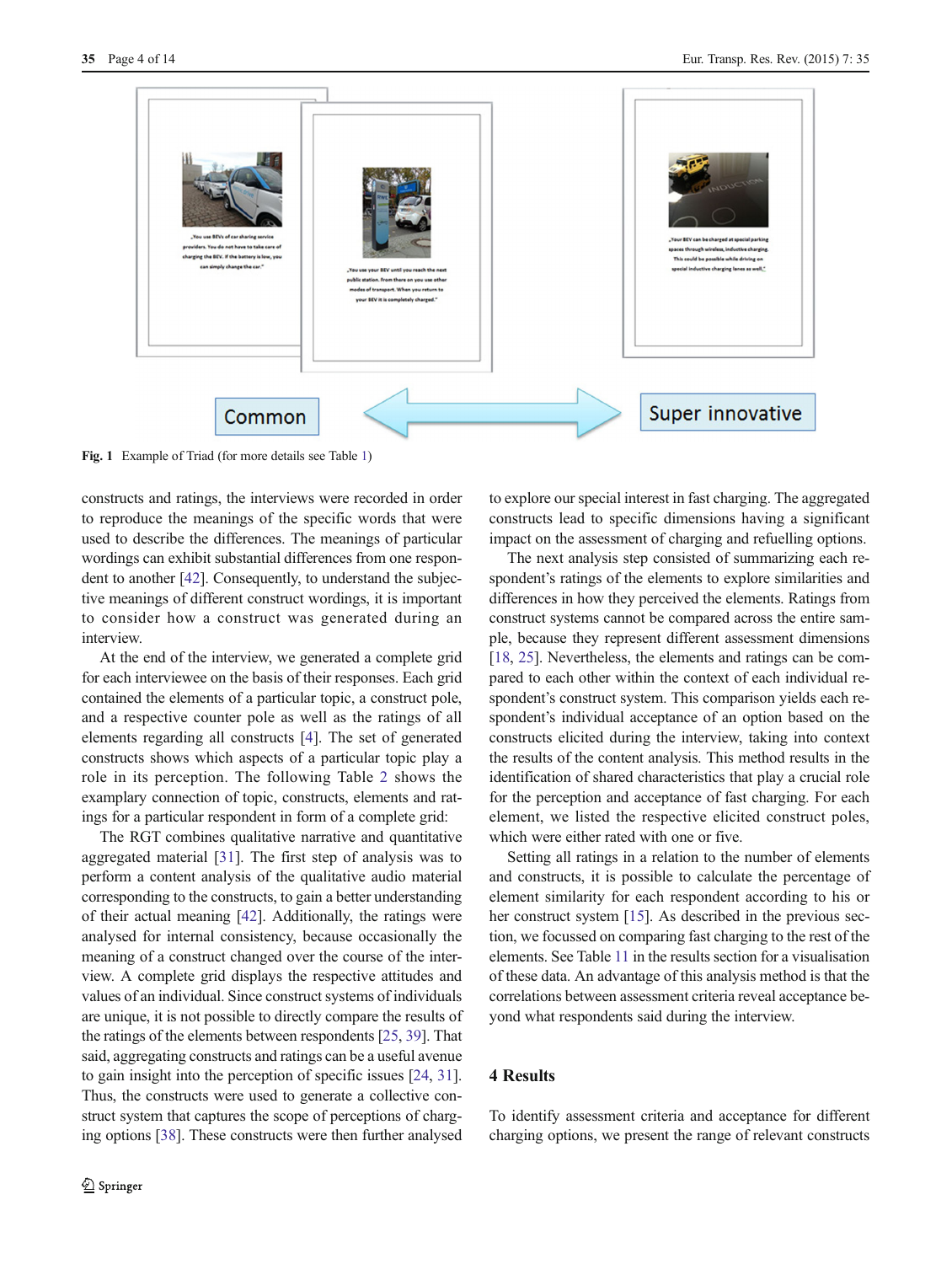## <span id="page-4-0"></span>Table 1 Elements as presented in the Interview (translated from German into English)

| <b>Element</b>                 | Story as presented in the interview                                                                                                                                                | <b>Picture</b> |
|--------------------------------|------------------------------------------------------------------------------------------------------------------------------------------------------------------------------------|----------------|
| Refuelling                     | You use your car with an internal-combustion engine the<br>common way and refuel it the way you are used to.                                                                       |                |
| Normal<br>charging<br>(public) | You can charge your BEV in public space at a special<br>charging station. You go to work and take your<br>recharged BEV to go home after work.                                     |                |
| Normal<br>charging<br>(home)   | You can charge your BEV at a reserved parking space<br>next to your home. Usually this is the origin and<br>destination of your trips.                                             |                |
| Inductive<br>charging          | Your BEV can be charged at special parking spaces<br>through wireless, inductive charging. This could be<br>possible while driving on special inductive charging<br>lanes as well. |                |
| Fast charging                  | You drive with your BEV to the next fast charging station<br>at the gas station and recharge your car up to 80 %<br>within 30 minutes. Afterwards you can continue your trip.      |                |
| <b>Battery</b><br>replacement  | You can charge your BEV at a changing station, where<br>your battery is being exchanged within five minutes.                                                                       |                |
| Car sharing                    | You use BEVs of car sharing service providers. You do<br>not have to take care of charging the BEV. If the battery<br>is low, you can simply change the car.                       |                |
| Intermodality                  | You use your BEV until you reach the next public<br>station. From there on you use other modes of transport.<br>When you return to your BEV it is completely charged.              |                |

for all charging option and refuelling. In addition, special emphasis is placed on analysis of perceptions of fast charging of BEVs. As a first step, we will provide an overview of the assessments of all the different charging and refuelling options. Subsequently, we will report analyses designed to compare fast charging with other charging and refuelling options to gain a better understanding of the fast charging assessment criteria.

## 4.1 Assessment of charging and refuelling options

All respondents approached charging options by comparing them to their known and mostly routinized traffic behaviour. Familiar car ranges and refuelling at a gas station both seemed to be a first reference point in driving preferences. Experiences with electric mobility also played a crucial role in the acceptance of different charging options, in line with findings from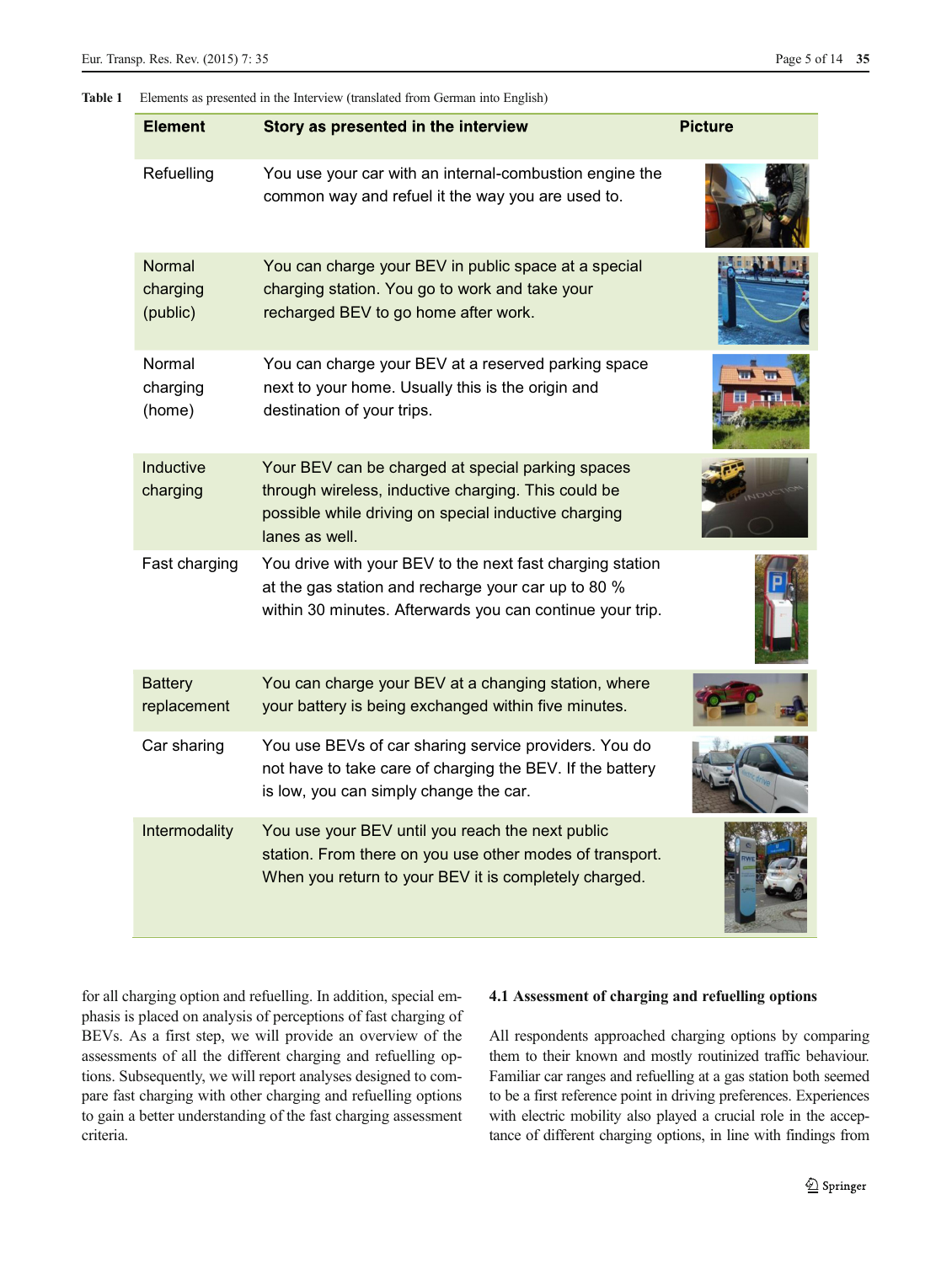<span id="page-5-0"></span>

| 35 Page 6 of 14 | Eur. Transp. Res. Rev. (2015) 7: 35 |  |
|-----------------|-------------------------------------|--|
|                 |                                     |  |

| Construct pole  | Elements                   |                       |                       |                  |                |                    |                     |                  |                  |
|-----------------|----------------------------|-----------------------|-----------------------|------------------|----------------|--------------------|---------------------|------------------|------------------|
|                 | <b>Battery</b><br>exchange | Inductive<br>charging | Regular<br>refuelling | Fast<br>charging | Car<br>sharing | Inter-<br>modality | Regular<br>charging | Home<br>charging | Counter pole     |
| Common          |                            |                       |                       |                  |                | ↑                  | 4                   | 3                | Super innovative |
| Hard to realise |                            |                       |                       |                  | 5              | 5                  | 2                   | 3                | Realisable       |
| Ecol. aware     | $\overline{c}$             |                       |                       |                  | 5              |                    |                     |                  | Not ecol. aware  |
| Forced          |                            | 4                     | 5                     | 3                | 4              | 3                  | 3                   | 5                | Not forced       |
| Difficult       |                            |                       |                       | 3                | 5              | 3                  | 3                   | 5                | Simple           |
| Cost-intense    |                            | 4                     |                       | 4                |                | $\overline{4}$     | 4                   | 4                | Cost-efficient   |
| Inconvenient    |                            | 4                     | 4                     |                  | 4              | 4                  | 4                   |                  | Convenient       |
|                 |                            |                       |                       |                  |                |                    |                     |                  |                  |

| Table 2 |  |  |  |  |  | Grid example, topic: charging and refuelling options |  |
|---------|--|--|--|--|--|------------------------------------------------------|--|
|---------|--|--|--|--|--|------------------------------------------------------|--|

previous studies [[5,](#page-12-0) [11\]](#page-12-0). Normative backgrounds were less relevant. Nevertheless, during the interviews important assessment criteria beyond range or even range anxiety were elicited.

## 4.1.1 Refuelling

The actual trip interruption caused by refuelling an ICEV is not recognized by most of the respondents. It is a subconscious part of traffic behaviour and its duration seems to be an accepted loss of time. Initially, it served as a benchmark for acceptance of charging for the majority of the sample, and was connected to the constructs "independency", "flexibility" and "availability". The number of constructs regarding refuelling elicited during the interviews was the highest for all the presented options (see Table 3). Compared to other elements, it was perceived as very "fast" and "flexible" and was associated with greater perceived mobility. It is "always" available" and does not constrain the respondents in any way. They felt able to go where and when they want without having to plan anything. However, there were also drawbacks associated with refuelling ICEVs: compared to the other elements, respondents perceived it to be "dirty", "out of fashion", or even "obsolete". Despite these drawbacks, respondents largely accepted it as an option that is suitable to everyone's life and mobility requirements.

#### 4.1.2 Normal charging (public)

The scope of perceptions of charging in public in specifically reserved parking spaces was substantially smaller than of the other options (see Table [4](#page-6-0)). It was mostly perceived as being "slow" and "uncomfortable", and to require respondents "to

**Table 3** List of constructs regarding refuelling,  $N=20$ , Berlin

| Realizable $(10\times)$                   | $(I \text{ am})$ free               | Fully developed                            | Not time-consuming  |
|-------------------------------------------|-------------------------------------|--------------------------------------------|---------------------|
| Fast $(8\times)$                          | Acceptable                          | Given infrastructure                       | Obsolete            |
| Flexible (in time) $(8\times)$            | According to travel behaviour       | Having sole responsibility                 | Out of fashion      |
| Unconstrained (use) $(4\times)$           | Conventional                        | I am not going to lose anything            | Past                |
| (It is) mine $(3\times)$                  | Cost intense                        | I have to do something                     | Permanent Mobility  |
| Comfortable $(3\times)$                   | Does not constrain my individuality | I know what I've got                       | Private             |
| Harmful to the environment $(3\times)$    | Does not interrupt my mobility      | Individual                                 | Provides mobility   |
| Independent $(3\times)$                   | Don't have to plan my time          | Keeps the possibility of being spontaneous | Public              |
| Always available $(2\times)$              | Don't have to take care             | Known                                      | Regular speed       |
| Common $(2\times)$                        | Don't have to wait                  | Long range                                 | Reliable            |
| Dirty $(2\times)$                         | Efficient                           | Low start-up costs                         | Safe offer          |
| Don't have to change routines $(2\times)$ | Everything is possible.             | Many possible ways to use                  | Societal acceptance |
| Easy $(2\times)$                          | Exclusive                           | My living room                             | To take care        |
| Everyday-life like $(2\times)$            | Expensive                           | My mobility stays as it is                 | Uniform transport   |
| Free $(2\times)$                          | External resources                  | Need to take care                          | Use as it is        |
| Not constrained to a location $(2\times)$ | Fits my daily life                  | Not bound to supplier of electric energy   | Works for everybody |
| Practical $(2\times)$                     | Flexible in time                    | Not innovative                             |                     |
| Safe (technology) $(2\times)$             | For long term use                   | Not susceptible to vandalism               |                     |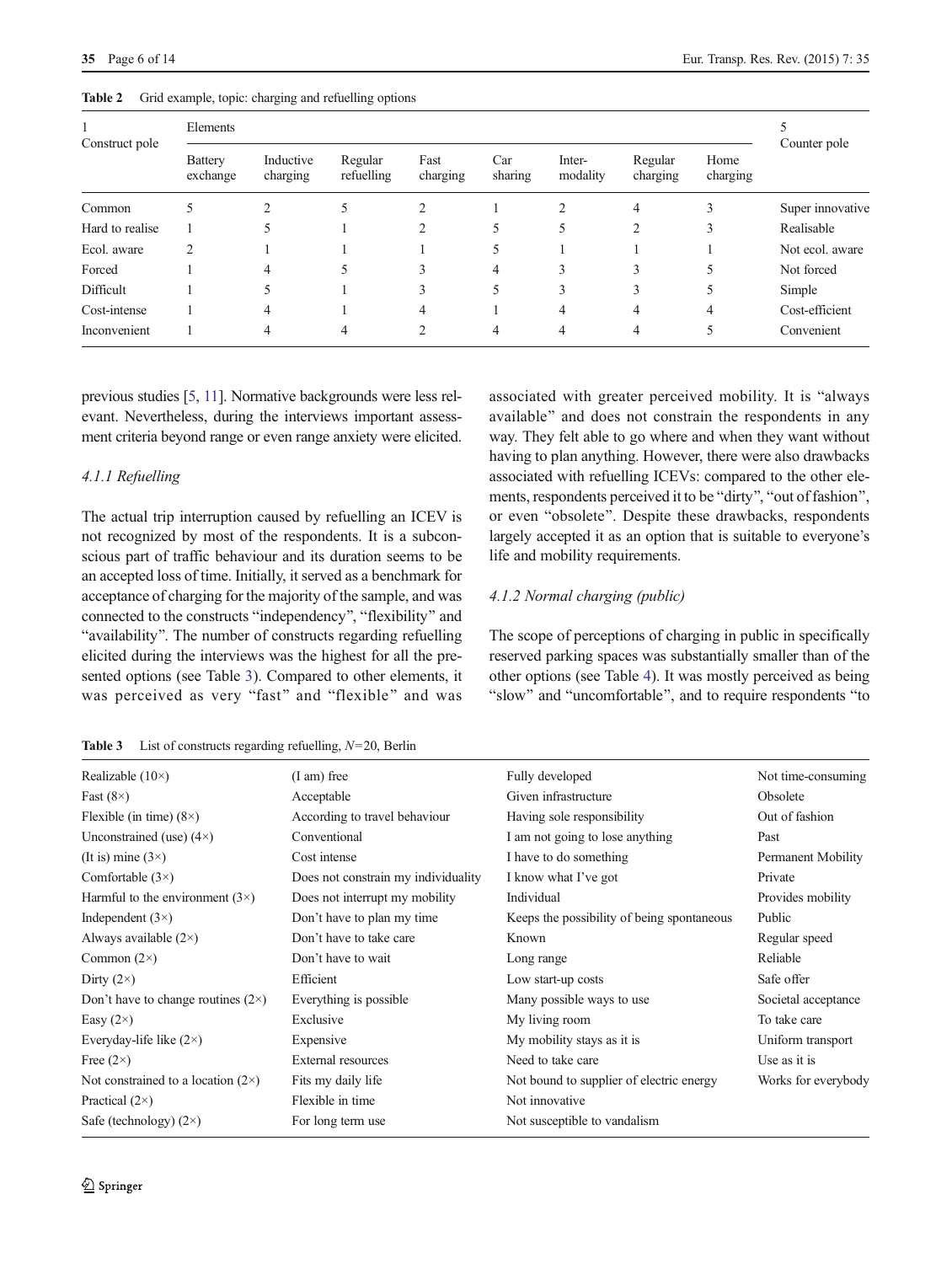<span id="page-6-0"></span>change routines", because it restricts individuals to remaining in specific locations. Respondents did not yet trust in the existing infrastructure. Consequently, this option was associated with uncertainty. Most of the respondents excluded this charging option as a possibility for themselves because they reported not having seen any charging stations along their route to or from work. Nevertheless, it is the most "known" charging option to the interviewees, although it did not result in many construct poles. Even after reflecting their traffic behaviour routines, the majority of respondents did not see this option as acceptable. Most of the respondents were concerned about the possibility of failing to locate charging station, or if they were to find a charging station it might be occupied. Although many of the respondents initially talked about a comprehensive charging infrastructure, it became a less important aspect after consideration of daily routines.

#### 4.1.3 Normal charging (home)

The option of charging at home overnight was another highly accepted recharging method for most of the respondents (see Table [5](#page-7-0)). It was perceived as being "comfortable", and respondents reported feeling as they "don't have to take care of anything^. Although the interviewees perceived it to be the slowest option, the long charging duration was partially not perceived as being stressful. The time-consumption and location-constraints were evaluated ambivalently. Because home is the origin and destination of most of the trips, respondents saw it as a "natural station" because they would have to "go there anyway", as phrased by one respondent. Charging at this "natural station" was seen as something that would naturally "happen along the way", and was consequently not perceived as an interruption or as a loss of time. One respondent phrased a picturesque contrast of "my living room" for charging at home versus "to be visiting" for car sharing services. She associates the construct pole "my living room" with a very positive, warm, and cosy feeling, as well as with safety and privacy.

#### 4.1.4 Inductive charging

The perception and assessment of inductive charging as an easy option of charging a BEV was mostly positive (see Table [6\)](#page-7-0). It was seen as a very fast option, which does not necessitate exerting much additional effort, or having to change routines. It does not appear to require additional planning or unusual actions. Rather, it "happens along the way", as phrased by one respondent. Other positive construct poles that were used to evaluate inductive charging were responses such as "sorcery" or "all-round carefree package". This charging option does not appear lead to behavioural changes for respondents, and even makes refuelling stops redundant. Nevertheless, although the reception of inductive charging was largely positive, there were also some negative perceptions associated with this option. In the presented form, inductive charging presents an unsafe solution. Unsolved technical issues are associated with massive impacts on health and the environment (e.g., electromagnetic radiation). Consequently, a lot of "public resistance" is expected. Additionally, the high costs associated with the implementation of this technology also played a crucial role in its acceptance. Despite these concerns regarding safety and cost, inductive charging was the most accepted form of charging across our sample as it is perceived as almost invisible and very "comfortable".

#### 4.1.5 Fast charging

For the assessment of fast charging, the factor of duration presents an important consideration (see Table [7](#page-8-0)). Half an hour of charging results in the inescapable consequence of having to change the traffic behaviour routines. Respondents were aware of this necessity, and produced both positive and negative appraisals in response. One of the respondents was unable to imagine using a fast charging station, because it would force him to "rearrange" his entire work day. This respondent was unable to think of potential ways to use the half hour required for charging in a productive manner. He was not willing to bring a laptop, documents, or other required

| $Slow (7\times)$                    | Public $(2\times)$                   | Getting nowhere                 | Need to wait                  |
|-------------------------------------|--------------------------------------|---------------------------------|-------------------------------|
| Realizable $(4\times)$              | Already existing                     | Having sole responsibility      | Not constrained to a location |
| Known (Conventional)                | Bound to supplier of electric energy | I am not going to lose anything | Relaxed (time)                |
| Safe (technology) $(3\times)$       | Calms me down                        | Individual                      | Societal acceptance           |
| Uncomfortable $(3\times)$           | Comfortable                          | It is mine                      | Suitable for urban areas      |
| Environment friendly $(2\times)$    | Constrains my individuality          | Many possible ways to use       | Susceptible to vandalism      |
| Have to change routines $(2\times)$ | Dependent                            | My living room                  | Uniform transport             |
| Need to take care $(2\times)$       | External resources                   | My vehicle                      |                               |
| Not flexible (in time) $(2\times)$  | Flexible (time)                      | Need to plan my time            |                               |
| Not practical $(2\times)$           | For long term use                    | Need to stay home               |                               |

**Table 4** List of constructs regarding normal charging in public,  $N=20$ , Berlin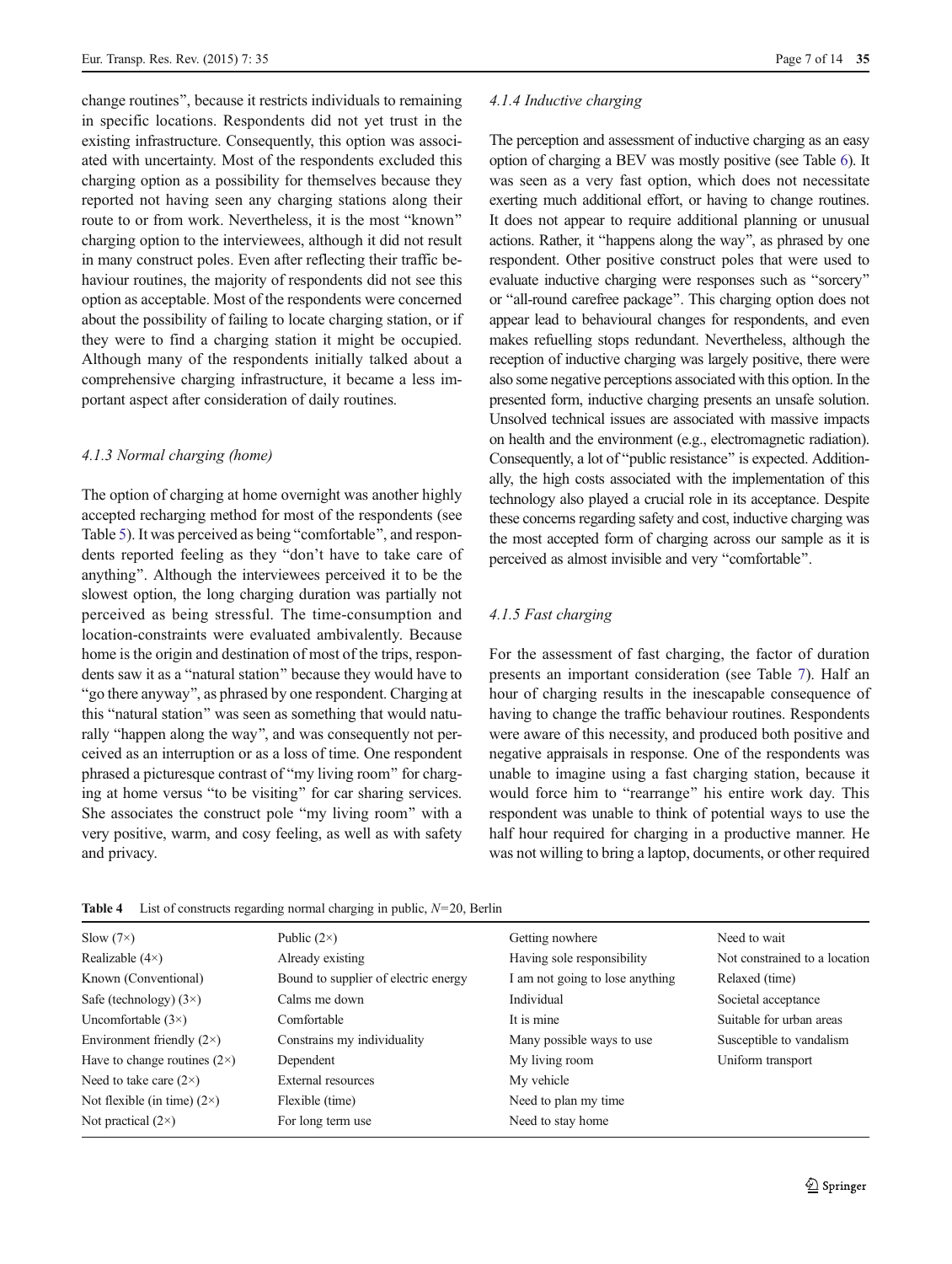| Comfortable $(7\times)$                         | Relaxed in time $(2\times)$    | For long term use                        | Not forced                   |
|-------------------------------------------------|--------------------------------|------------------------------------------|------------------------------|
| Don't have to take care of anything $(5\times)$ | Time-consuming $(2\times)$     | Free                                     | Not innovative               |
| $Slow (5\times)$                                | Unconstrained use $(2\times)$  | Happens along the way                    | Not susceptible to vandalism |
| (It is) mine $(4\times)$                        | According to travel behaviour  | Have to change routines                  | Not time-consuming           |
| Constrained (to a location) $(4\times)$         | Calms me down                  | Having sole responsibility               | One Possibility of use       |
| Not flexible $(4\times)$                        | Cannot use other modes         | I am not going to lose anything          | Permanent Mobility           |
| Realizable $(4\times)$                          | Constrains my individuality    | I know what I've got                     | Private resources            |
| Safe (technology) $(4\times)$                   | Dependent                      | Individual                               | Purely electric              |
| I have to do something $(2\times)$              | Does not interrupt my mobility | Low cost                                 | Relaxed                      |
| Known $(2\times)$                               | Easy                           | Low range                                | Reliable                     |
| Modern $(2\times)$                              | Efficient                      | Mobilizes me                             | Societal acceptance          |
| Need to plan my time $(2\times)$                | Environment friendly           | My living room                           | Suitable for rural areas     |
| Practical $(3\times)$                           | Everything is possible         | Need to stay home                        | Uniform transport            |
| Private $(2\times)$                             | Exclusive                      | Need to wait                             |                              |
| Real $(2\times)$                                | Flexible in time               | Not bound to supplier of electric energy |                              |

<span id="page-7-0"></span>**Table 5** List of constructs regarding charging at home,  $N=20$ , Berlin

items with him in the car to use this time to work. Although most of the interviewees did not accept the duration of charging associated with fast charging, the demand of a form of mobility that is always available led respondents to name the construct "flexibility" in response to this option. Despite the positive appraisal of the flexibility of this option, the drawbacks related to the duration of charging dominated the perceptions of this option. Respondents associated fast charging with massive changes in their daily routines, and consequently named negative construct poles such as "dependency" or "not free". Other respondents with similar perceptions additionally associated fast charging with "not being practical" and with being "circumstantial". The notion of availability was a crucial element for this group of respondents in their assessment

| <b>Table 6</b> List of constructs regarding inductive charging, $N=20$ , Berlin |  |  |  |
|---------------------------------------------------------------------------------|--|--|--|
|---------------------------------------------------------------------------------|--|--|--|

of charging and refuelling options. To them, mobility seems to be requiring constant access and a lack of interruptions in use. Anything that differs from this conception of mobility appears to be an "obstacle" or "interference".

## 4.1.6 Battery replacement

Charging options that were perceived as being similar to normal refuelling appeared to be more acceptable to the respondents relative to other options (see Table [8](#page-8-0)). In this study, battery replacement at a gas station was seen as a familiar process as it is associated with similar durations and locations to which individuals are already accustomed. This option was mostly perceived as a "fast", "flexible", "modern" and "comfortable"

| Fast $(6\times)$                                   | Aesthetically acceptable        | I don't know what I've got               | Public resistance                         |
|----------------------------------------------------|---------------------------------|------------------------------------------|-------------------------------------------|
| Comfortable $(5\times)$                            | All-round carefree package      | I have to do something                   | Purely electric                           |
| Hard to realize $(5\times)$                        | Calms me down                   | Independent                              | Quick access                              |
| Don't have to take care of anything<br>$(4\times)$ | Decent                          | Individual                               | Realizable                                |
| Cost intense (high start-up costs) $(3\times)$     | Difficult                       | Interrupted mobility                     | Regular speed                             |
| Flexible $(3\times)$                               | Don't have to wait              | It is mine                               | Relaxed (time)                            |
| Innovative (modern) $(3\times)$                    | Don't need to do anything       | Many possible ways to use                | Safe                                      |
| Constrained (to a location) $(2\times)$            | Dubious                         | My living room                           | Safe offer                                |
| Fits my daily life $(2\times)$                     | Environment friendly            | My mobility stays as it is               | Sorcery                                   |
| Flexible in time $(2\times)$                       | Everyday-life like              | My vehicle                               | Strange                                   |
| Happens along the way $(2\times)$                  | Exclusive                       | No need to plan my time                  | Suitable for long distances of daily life |
| Not constrained to a location $(2\times)$          | For long term use               | Not bound to supplier of electric energy | Suitable for urban areas                  |
| Not safe $(2\times)$                               | Future                          | Not clear                                | Thrilling                                 |
| Practical $(2\times)$                              | Given infrastructure            | Not complicated                          | Unforced                                  |
| $(I \text{ am})$ free                              | Hand over responsibility        | Not susceptible to vandalism             | Uniform transport                         |
| According to travel behaviour                      | I am not going to lose anything | Public                                   | Unknown                                   |
|                                                    |                                 |                                          |                                           |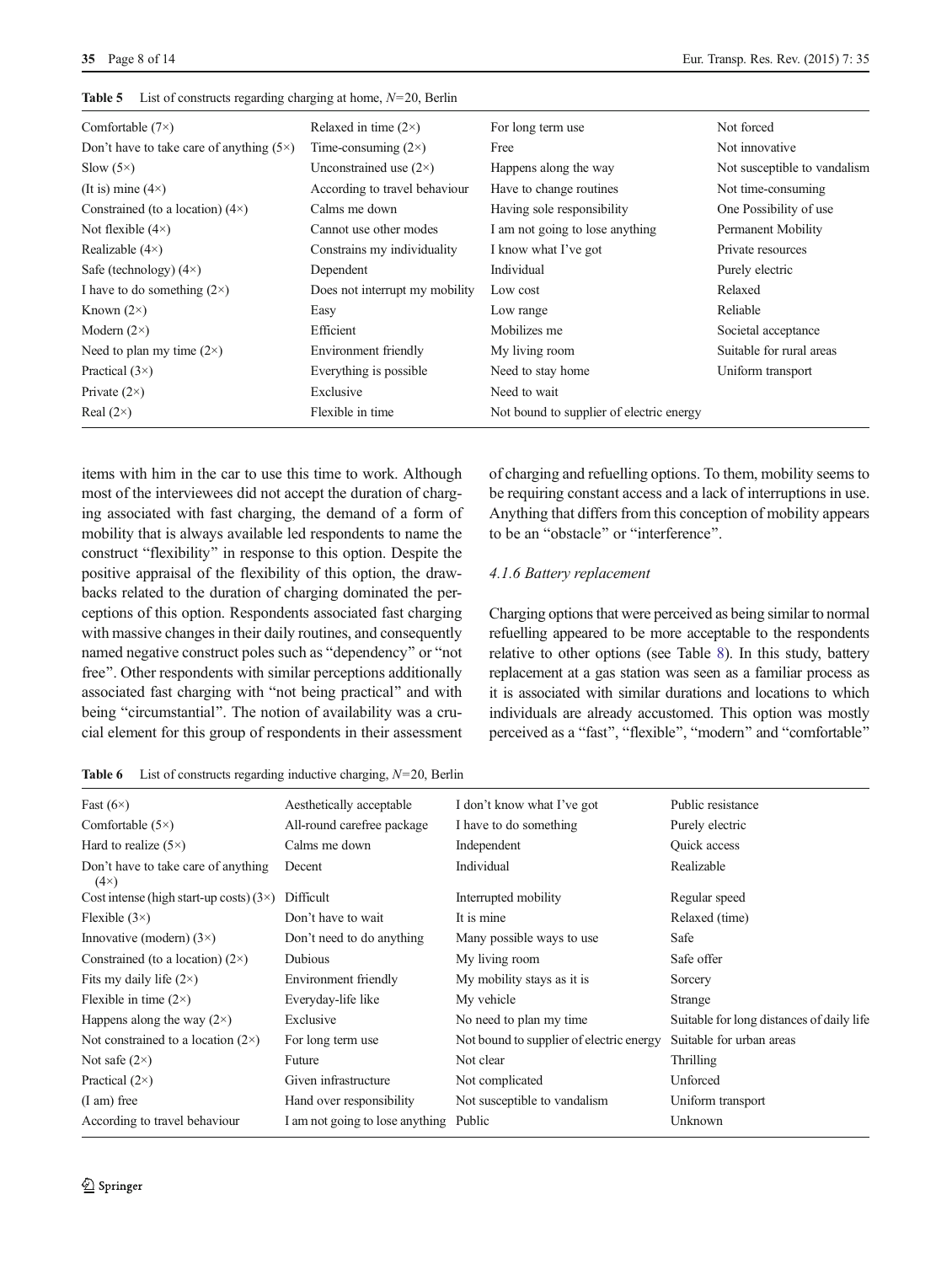| Environment friendly $(3\times)$     | Calms me down               | I am not going to lose anything | Not constrained to a location |
|--------------------------------------|-----------------------------|---------------------------------|-------------------------------|
| Need to take care $(3\times)$        | Constrained to a location   | I need to plan my time          | Not free                      |
| Public $(2\times)$                   | Dependent                   | Individual                      | Not practical                 |
| Realizable $(2\times)$               | Does not work for everybody | Interrupts my mobility          | Obstructive                   |
| Safe (technology) $(2\times)$        | Expensive                   | It is mine                      | Purely electric               |
| Uncomfortable $(2\times)$            | External resources          | Known                           | Societal acceptance           |
| Having sole responsibility           | Fast                        | Modern                          | <b>Static</b>                 |
| Aesthetically Inacceptable           | Flexible (time)             | My living room                  | Unacceptable                  |
| All-round carefree package           | Given infrastructure        | My vehicle                      | Uniform transport             |
| Bound to supplier of electric energy | Have to change routines     | Not clear                       |                               |
|                                      |                             |                                 |                               |

<span id="page-8-0"></span>**Table 7** List of constructs regarding fast charging in public,  $N=20$ , Berlin

way to charge a BEV. It was considered to be the fastest charging method, and therefore, an adequate alternative to refuelling. Respondents were generally unwilling to change their traffic behaviour routines. For them, it was important to maintain "the possibility of being spontaneous" that is an advantage of using an ICEV, as some stated. With this option, respondents felt as though they would be free to go wherever they want without having to plan for contingencies in case the battery runs low. Despite these benefits, some disadvantages were also associated with a battery exchange: although rated as "environmental friendly" by one participant, another respondent perceived it as a waste of resources – especially of lithium. Construct poles like "hard to realize" were associated with this option, reflecting the fact that this option would likely be challenging to implement. Some respondents criticised battery replacement as an approach that leads to indispensable deposit systems. One respondent even considered himself to be exposed to higher costs, because he expected an extra charge for the service of exchanging the battery. For this respondent, the higher expenses associated with this option would be unacceptable.

#### 4.1.7 Car sharing

The car sharing element was perceived both positively and negatively across the sample (see Table [9](#page-9-0)). For this option, prior experiences, particularly with free floating car sharing services played a major role in perception. Free floating car sharing presents a flexible contrast to round-trip car sharing: cars can simply be picked up on the street and do not have to be returned to a fixed station. Respondents who reported using car sharing services assessed this option through the construct "realizable", and associated it with requiring "little efforts". This form of mobility gave respondents a feeling of independence. However, respondents who reported either not having yet used these services or having used them only one or two times evaluated car sharing very differently: to these participants, availability did not seem to be guaranteed. One perceived obstacle was the required time to find a car. Relative to the charging options involving fixed stations, this option was perceived as insecure. For some respondents, owning a car was an important aspect of mobility culture and led to

| Fast $(8\times)$                    | Bound to supplier of electric energy | Given infrastructure                       | Not relaxed (time)                  |
|-------------------------------------|--------------------------------------|--------------------------------------------|-------------------------------------|
| Hard to realize $(5\times)$         | Constrained                          | Happens along the way                      | Not susceptible to vandalism        |
| Comfortable $(4\times)$             | Cost intense                         | I am not going to lose anything            | Possibility of distant destinations |
| Flexible $(4\times)$                | Dependent                            | I have to do something                     | Public                              |
| Unconstrained use $(4\times)$       | Difficult                            | Forced                                     | Purely electric                     |
| (I am) free $(2\times)$             | Diligent                             | I know what I've got                       | Regular speed                       |
| Always available $(2\times)$        | Does not constrain my individuality  | Individual                                 | Represents prejudice                |
| Efficient $(2\times)$               | Does not interrupt my mobility       | It is mine                                 | Restructures my life                |
| Modern $(2\times)$                  | Don't have to take care of anything  | Keeps the possibility of being spontaneous | Safe offer                          |
| Need to take care $(2\times)$       | Don't have to wait                   | Makes me mobile                            | Societal acceptance                 |
| No need to plan my time $(2\times)$ | Don't need to do anything            | Many possible ways to use                  | Suitable for rural areas            |
| Practical $(2\times)$               | Easy                                 | Masculine                                  | Super innovative                    |
| Realizable $(2\times)$              | Environment friendly                 | My living room                             | Uncomfortable                       |
| Safe $(2\times)$                    | External resources                   | My mobility stays as it is                 | Uniform transport                   |
| According to travel behaviour       | Fits my daily life                   | My vehicle                                 | Works for everybody                 |
| Boring                              | For long term use                    | Not practical                              |                                     |

**Table 8** List of constructs regarding battery replacement,  $N=20$ , Berlin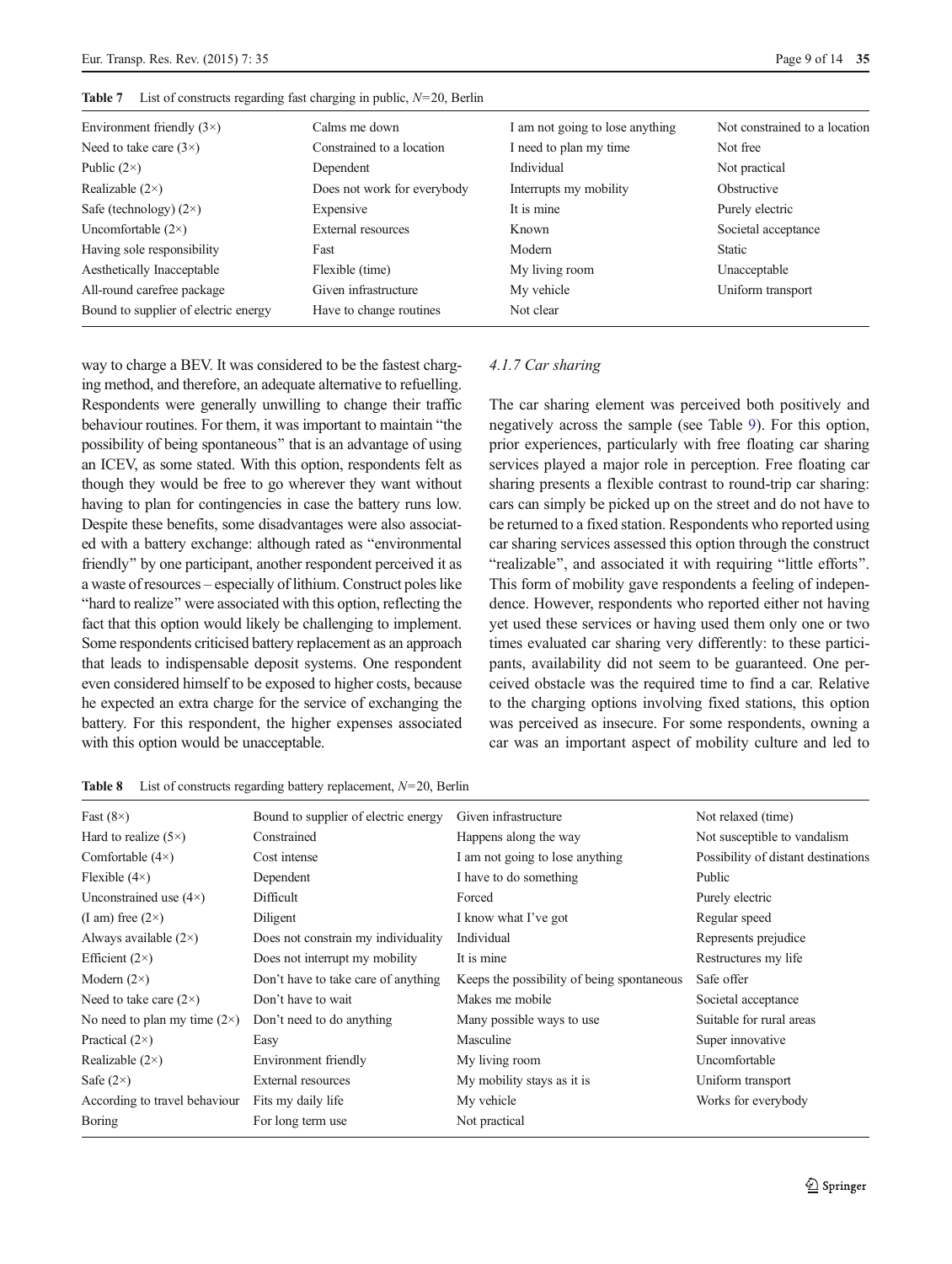| Realizable $(8\times)$                          | Does not interrupt my mobility | Intermodal                    | Safe technology          |
|-------------------------------------------------|--------------------------------|-------------------------------|--------------------------|
| Don't have to take care of anything $(3\times)$ | Easy                           | Interrupts my mobility        | Slow                     |
| Flexible $(3\times)$                            | Exchangeable                   | Joint                         | Societal acceptance      |
| Comfortable $(2\times)$                         | Expensive                      | Known                         | Suitable for urban areas |
| Environment friendly $(2\times)$                | Fast                           | Lazy                          | Time-consuming           |
| External resources $(2\times)$                  | Given infrastructure           | Modern                        | To be visiting           |
| Need to take care $(2\times)$                   | Hand over responsibility       | Not constrained to a location | Unconstrained use        |
| Strange $(2\times)$                             | Have to change routines        | Not flexible in time.         | Uniform transport        |
| Uncomfortable $(2\times)$                       | I know what I've got           | Not susceptible to vandalism  | Works for everybody      |
| Bound to supplier of electric energy            | Independent                    | Provides mobility             |                          |
| Clean                                           | Ineffective                    | Public                        |                          |
| Cumbersomely                                    | Innovative                     | Purely electric               |                          |

<span id="page-9-0"></span>**Table 9** List of constructs regarding car sharing,  $N=20$ , Berlin

constructs such as "private – foreign". For these respondents, this played a major role in the evaluation of car sharing. One respondent even directly stated that he prefers it "if something" is owned by him".

#### 4.1.8 Intermodality

The intermodal approach that consists of using a car until reaching the next public transport station to switch to the local public traffic system did not represent a positively rated charging option (see Table 10). Predominantly, the respondents who travel monomodal by car were consequently unable to imagine travelling with such inconvenient interruptions. One of the respondents mentioned that she would feel "like losing something" (e.g., "grocery bags", "children"). Changes in travel mode were associated with the potential to lose items, which requires individuals to be careful and attentive. Most of the negative ratings of this option stem from the perception that charging at the station represents an unacceptable interruption of mobility. Thus, although this option was commonly associated with the positive perception of being "safe" and "environmental friendly", for most of the respondents it was incompatible with established daily routines. This "hybrid" is partially associated with being for commuters from the suburbs.

In the present study, the inclusion of assessments of a variety of charging and refuelling options resulted in more fine grained information about the factors that influence perceptions of mobility. A crucial factor in the constructs elicited by the respondents is prior experience with electric mobility. For current users of BEVs, the constructs relating to the need to plan both time and trips accordingly are distinct and nonnegative relative to those of respondents without experience with BEVs. One user reported that although she has to plan charging at home or at a charging station, it does not constitute an issue for her. She compared the process of adapting to the use of BEVs to the process of "adapting new routines to a new period of life, where you have to learn new patterns as well". This respondent reported that she usually charges her BEV at home, and described it as a modern and comfortable charging method. She further reported that she found it "cool not having to go to a gas station anymore".

In general, for respondent without experience driving electric vehicles or for those who do not have much information, charging options have to be close to their current routines to be seen as acceptable. Battery exchange as a substitute for refuelling seems to offer these respondents the flexibility to keep their mobility routines because this option is similar to their current mobility routines. Respondent with more experiences, however, are more open to adapting to electric mobility and are at least able to imagine integrating charging processes into their daily routines.

Although the prospect of waiting 30 min at a gas station was seen as unacceptable, some respondents were open to the possibility of fast charging periods if they were to be

**Table 10** List of constructs regarding intermodality,  $N=20$ , Berlin

| Safe (technology) $(3\times)$    | Comfortable                   | Having sole responsibility | Not flexible                     |
|----------------------------------|-------------------------------|----------------------------|----------------------------------|
| Slow $(3\times)$                 | Cumbersomely                  | Hybrid                     | Possibility of using other modes |
| Environment friendly $(2\times)$ | Don't have to change routines | Interrupts my mobility     | Public                           |
| Need to take care $(2\times)$    | Exchangeable                  | Known                      | Relaxed in time                  |
| Realizable $(2\times)$           | Flexible in time              | Modern                     | Societal acceptance              |
| (It is) mine                     | For long term use             | Need to stay home          | Suitable for urban areas         |
| Calms me down                    | Getting nowhere               | Need to wait               | Uncomfortable                    |
|                                  |                               |                            |                                  |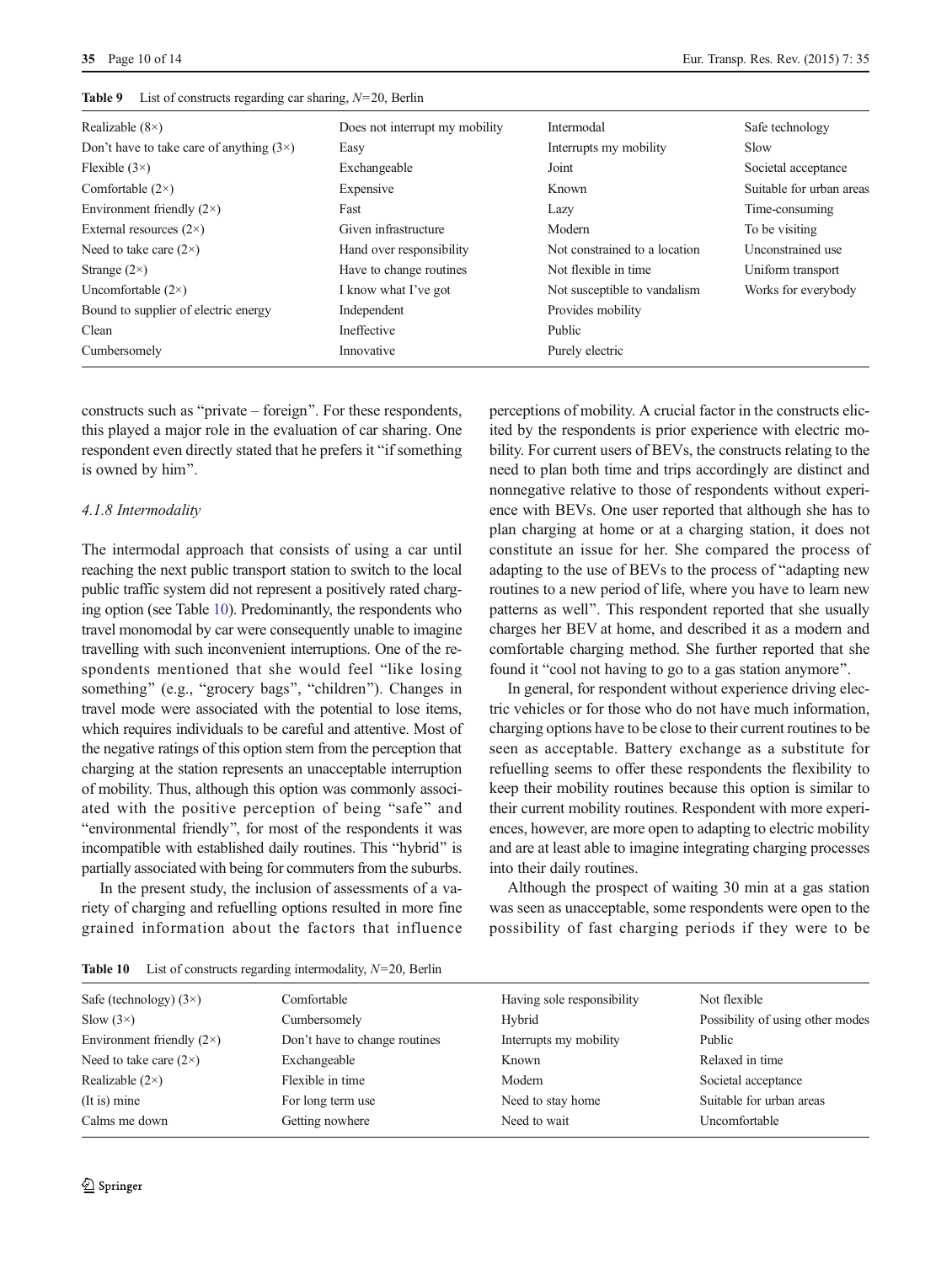<span id="page-10-0"></span>integrated with other activities such as shopping at a mall. An alternative approach of integrated charging that was also accepted was while being at home or at work with a reliable parking space.

# 4.2 Similarity in perception of fast charging and other charging and refuelling options

The second step of analyses involves comparing the similarity values across the sample. Since the present research focusses on fast charging facilities and the requirements of such a system, in this stage fast charging was compared to the rest of the charging and refuelling options. In the foreground the relative similarity or differences in the perception of the various options was explored. Note that similarity values are distinct from acceptance. It is possible, for example, for respondents to exhibit high similarity values for both fast and regular charging, while not accepting either charging option. Thus, in addition to exploring the acceptance of these options, we used the results of the content analysis to infer some of the major differences and similarities in perception of charging and refuelling options from a users' perspective.

Table 11 shows the similarity values for fast charging compared to the other charging and refuelling options. Values are underlayed according to their height, such that lighter colours denote greater similarity and darker values denote lower similarity. Each column represents one respondent. The order of the elements in the left column is based on the overall average similarity given in the second column.

Consideration of the similarities between fast charging and regular charging in public spaces reveals that there are few differences between the two elements for the respondents. The average similarity is 82 %. Predominantly, respondents are not aware of differences because some of them lack the relevant experiences. Thus, their construct systems have not been modified by practical experiences and are instead based on known refuelling processes, in addition to being affected by mostly negative public constructs that have been distributed by the media. An initial scepticism is present in the perceptions of fast charging and regular charging, which stands in contrast to the well-known refuelling processes at gas stations. As a result, for most respondents a comprehensive public charging infrastructure is an initial requirement for acceptance. After taking the daily routines into account, it becomes apparent that it is not the mere amount of charging stations that results in negative perceptions. Even with fast charging, which reduces the waiting time during charging from several hours to 30 min, was not associated with a high rate of acceptance. Respondents did not see this 30 min waiting period as something that would be practical to integrate into their individual mobility routines: First, for most of the respondents, this time was perceived as wasted because they would be unable to use this time in a productive manner (e.g., to work). The acceptance of this option was lowest for public regular (AC) and fast (DC) charging stations located in areas where users could not do anything else. Most of the respondents were not willing to change their routines to adapt to waiting times. Nevertheless, this option was accepted by respondents who were able to think of a productive way to occupy their time close to the public charging station. Possible activities included things such as short shopping for fast charging, or working for regular charging periods. Second, another perceived obstacle to this option involved concerns about a fully charged BEV: specifically, participants were concerned about the possibility of blocking a charging station with a fully charged BEV, which would inconvenience others. For some respondents, the possibility of coming home in the evening and charging the car at a public fast charging station was associated with expectations of guilt at preventing someone else in need from using the charging station. However, respondents did not seem to think it would be practical to plan to relocate the car to avoid a guilty conscience.

Charging processes currently seem to require a similar process to refuelling. Most of the respondents were initially not able to think of scenarios to integrate fast charging or regular charging in their daily traffic behaviour. Therefore, both options were mainly perceived as unacceptable in terms of practicality and convenience. Additionally, other constructs have been phrased that stand for a negative perception of fast charging compared to regular charging options: fast charging was

| <b>Elements</b>         | Ø  | <b>Respondents</b> |    |    |    |    |    |    |    |    |    |    |    |    |    |                 |                 |    |    |     |    |
|-------------------------|----|--------------------|----|----|----|----|----|----|----|----|----|----|----|----|----|-----------------|-----------------|----|----|-----|----|
| <b>Regular charging</b> | 82 | 82                 | 88 | 72 | 75 | 78 | 88 | 75 | 84 | 75 | 91 | 86 | 66 | 88 | 91 | 84              | 79              | 91 | 89 | 100 | 59 |
| Intermodality           | 78 | 86                 | 88 | 75 | 84 | 94 | 84 | 69 | 69 | 72 | 81 | 93 | 75 | 44 | 69 | 84              | 75              | 72 | 89 | 94  | 56 |
| <b>Car sharing</b>      | 68 | 71                 | 66 | 75 | 81 | 66 | 78 | 69 | 69 | 78 | 69 | 71 | 78 | 62 | 84 | 53              | 68              | 56 | 82 | 62  | 12 |
| Home charging           | 60 | 75                 | 78 | 56 | 47 | 53 | 53 | 53 | 72 | 66 | 81 | 50 | 59 | 62 | 69 | 34              | 36              | 41 | 79 | 78  | 56 |
| Inductive charging      | 59 | 68                 | 66 | 59 | 47 | 56 | 69 | 59 | 47 | 44 | 44 | 50 | 38 | 53 | 59 | 78              | 54              | 84 | 96 | 94  | 19 |
| <b>Battery exchange</b> | 58 | 54                 | 56 | 62 | 59 | 53 | 53 | 84 | 72 | 78 | 62 | 79 | 66 | 59 | 38 | 47              | 46              | 78 | 34 | 56  | 25 |
| <b>Refuelling</b>       | 54 | 43                 | 44 | 69 | 59 | 59 | 50 | 78 | 66 | 62 | 72 | 61 | 38 | 56 | 66 | $\overline{22}$ | 32 <sup>1</sup> | 66 | 57 | 75  | 6. |

**Table 11** Similarities of fast charging compared to other options in  $\%$ ,  $N=20$ , Berlin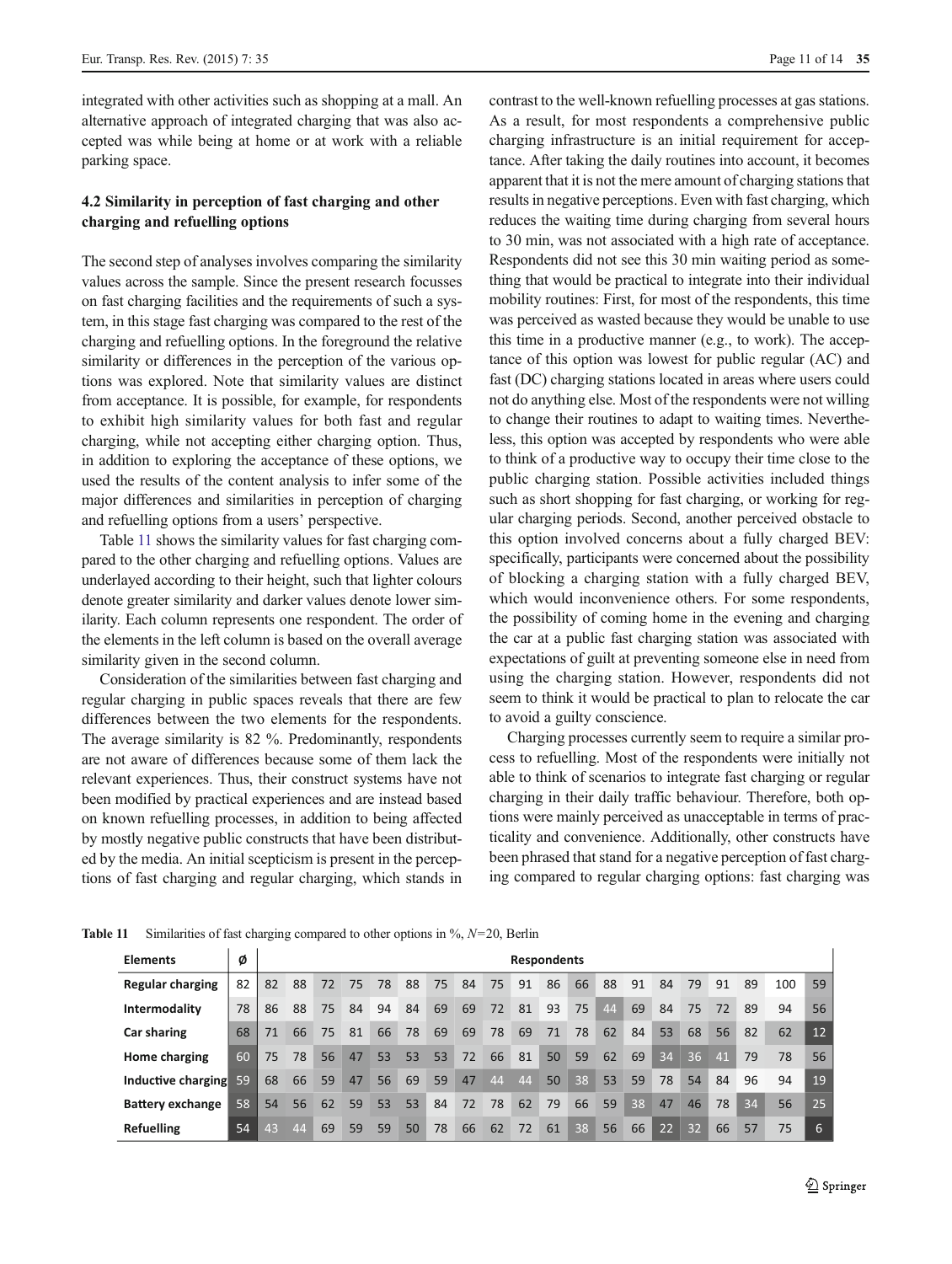rated as being "more expensive". To implement fast charging, it will be necessary to build an infrastructure that must be financed by both users and taxpayers. Consequently, fast charging is perceived to have a negative societal impact. Moreover, in additional to being perceived as being very expensive, fast charging is expected to lead to higher abrasion of batteries, which also increases the costs incurred by fast charging processes. In contrast, charging at home appears to be the most cost-efficient way of charging and therefore showed the highest acceptance.

Generally, the differences between AC and DC were is not obvious to the most of the respondents. For some of the respondents, these charging options were appraised equally. This equal assessment was highly negatively correlated with the acceptance of electric mobility in general. For instance, one respondent named the construct "crackbrained" to describe regular public charging stations. In his view, they are "the opposite of practical", and he reported that he does "not understand why they have not been sabotaged yet^. Accordingly, all the other options of charging facilities were rated similar to regular public charging.

Another important factor is a lack of trust with regard to new technologies. Especially, missing experiences with high voltages lead to this distrust. One factor that likely contributes to this scepticism of charging is the fact that humans are unable to sense electricity without actually touching it. Electricity is typically associated with danger and life-threatening situations, and handling it is neither common nor routinized. In contrast, refuelling a car is common and routinized, despite the fact that gasoline is also potentially dangerous. Consequently, a lack of experience with charging leads to a reliance on publicly accessible information about charging and the familiar refuelling construct system.

After being asked about their daily mobility routines and actual their traffic behaviour, charging at origins and destinations seemed to be the most accepted option. Both charging options (regular charging in public and fast charging) were predominantly seen as an interruption of mobility that was perceived as a greater inconvenience than refuelling a car at a gas station. Thus, refuelling was perceived as being most different from fast charging. The average similarity for fast charging and regular refuelling was merely 54 %, which represents the lowest match between fast charging and the other options. This differentiation is based on various reasons. On the one hand, there are respondents that verbalize normative constructs such as "clean – dirty", and "modern – old fashioned". Environmental consciousness was important to some respondents. On the other hand, respondents perceived refuelling as a familiar and approved method that is used on a daily basis. Thus, trip interruptions are not recognized. In relation to other charging options, this option appears to require a comprehensive infrastructure that does not yet exist, prior to acceptance by the majority of the respondents.

Respondents saw concepts that include a plug-in charging station as very similar to one another. Whether or not respondents have previously noticed charging stations dominated their assessments, because most of the respondents do not yet have practical experiences with charging. Regular refuelling represents the main point of reference when assessing other options. Therefore, other elements are typically contrasted with this option. Battery exchange and inductive charging, which were both novel to most of the respondents, were mostly rated as acceptable alternatives to refuelling ICEVs. Although fast charging was associated with higher flexibility, when respondents started to reflect their own mobility patterns it became clear that this option was perceived as difficult to implement into daily routines. Fast charging may not always be the best option, unless it hits the benchmark and can take place within a time frame that is comparable to refuelling an ICEV.

# 5 Conclusion

A novel contribution of the present research is the first analysis of the perception of fast charging of BEVs compared to other charging and refuelling options. Using the Repertory Grid Technique developed by Kelly according to his Personal Construct Theory, we were able to elicit constructs of assessment of different charging and refuelling options and explore similarities and differences in the perception of those options. In the characterisation of current mobility routines, knowledge of refuelling processes dominated perceptions charging. For most of the respondents this background served as the benchmark for all the different charging options for BEVs and implies an apparent obstacle of electric mobility. In addition, public media influences the assessment and provides constructs making up for the lack of respective experiences. Range as a publicly distributed construct was initially the main factor in the acceptance of charging BEVs. It was connected to constructs such as "independency", "flexibility" and "availability". These construct poles represent a form of mobility that is shaped by experiences with ICEVs. The current state of charging technology does not satisfy the requirements of mobility, since it leads to the necessity of developing new routines.

However, for the majority of our sample, the integration of charging into daily routines was seen as an acceptable option of electric mobility for the majority. Charging processes during shopping, while at work, or participating in leisure activities were rated as attractive alternatives to refuelling ICEVs. For respondents, it was important that charging proceeds without being noticed. Charging BEVs at home generally provided the most appealing option for the respondents. Early adopters of BEVs are yet able to integrate the charging processes into their daily life and develop new routines of traffic behaviour.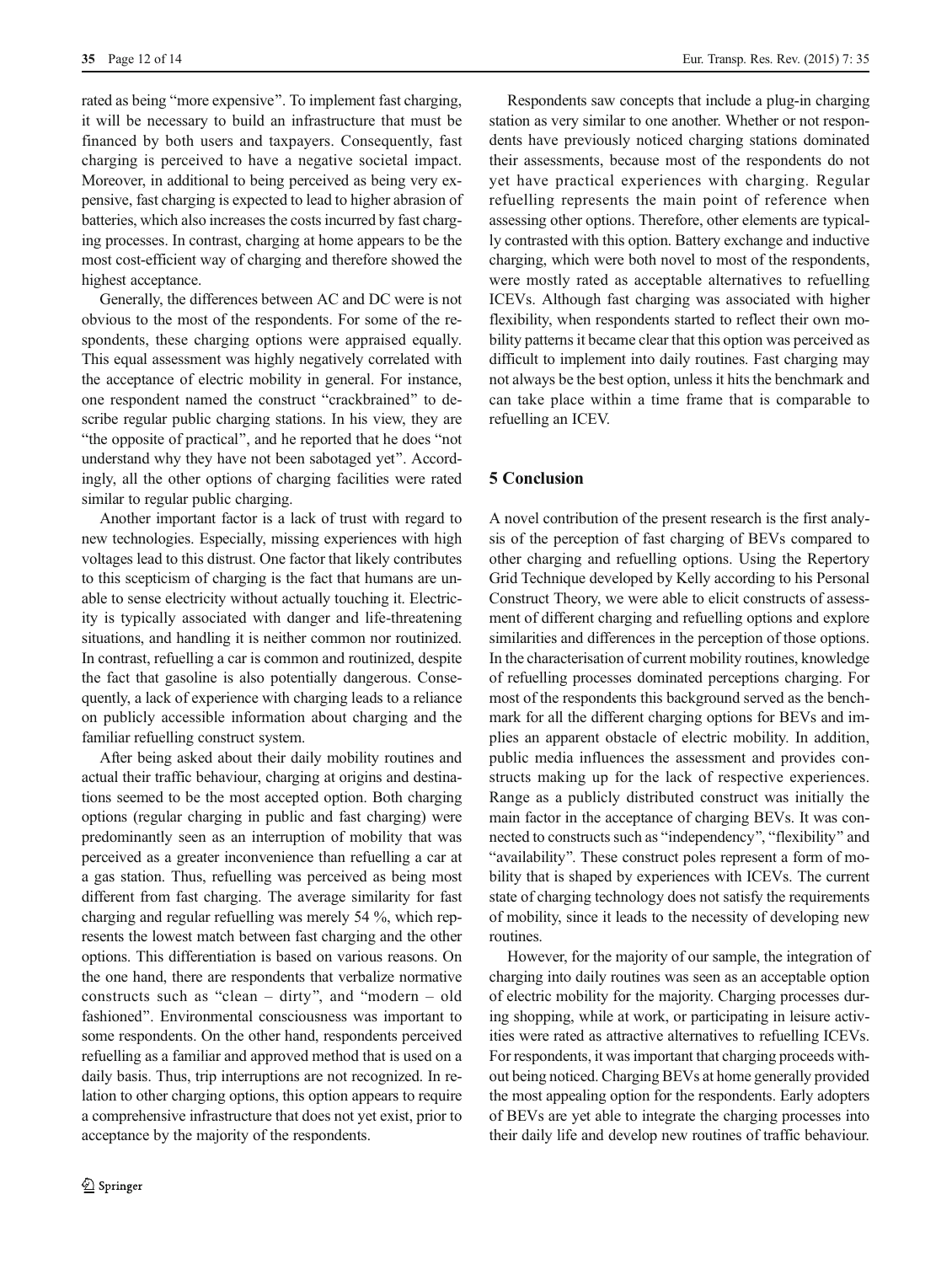<span id="page-12-0"></span>Respondents without driving experiences appeared to find it difficult to imagine having to change their routines, but did not exclude the possibility entirely.

In order to leverage electric mobility, it is crucial to gain an alternative understanding of mobility, which has to be governed by different ideological and guiding principles. Gas stations currently offer a comprehensive infrastructure for refuelling ICEVs. However, they are not accepted though as locations for charging BEVs with direct current. Accordingly, the concept of gas stations could become obsolete for charging BEVs. In addition, respondents were not able to imagine daily routines with a 30 min break at a gas station, or the fact of needing to relocate the car after it is fully charged. The duration of charging needs to be short enough to "disappear in the background" when charging at public stations. However, the possibility of integrating charging with other activities was seen as a highly accepted option of charging BEVs. Using charging periods for other activities was accepted at high rates because it fulfills the requirement of invisible charging. Thus, integration of charging into daily routines is the key to acceptance of electric mobility. Nevertheless, if charging at a gas station were possible within a duration comparable to the current process of refuelling, it would be possible to maintain the current mobility culture.

A complete understanding of mobility presupposes its reflection. In order to support the acceptance of new forms of mobility, it is critical to raise awareness of the traffic behaviours of all individuals. The present study provides insight into rarely verbalized routines, perceptions and assessments of charging, since the actual traffic behaviour is highly routinized for most of the people. Research about range anxiety has concluded to providing a comprehensive charging infrastructure as a key of acceptance. In our paper we demonstrate that this may not be necessary once respondents reflect their actual daily routines. Our results suggest that range anxiety can be overcome by other practices such as raising awareness of actual traffic behaviour rather than building a comprehensive charging infrastructure.

Acknowledgments The CCS project is part of the Berlin-Brandenburg International Showcase for Electromobility, which is funded by the federal government as well as by the federal states of Berlin and Brandenburg for 3 years as part of the federal government's Showcase initiative. CCS combines both charging stations (alternating current (AC) and direct current (DC)) for battery electric vehicles and tests them in highly visible places in Berlin.

Open AccessThis article is distributed under the terms of the Creative Commons Attribution 4.0 International License (http:// creativecommons.org/licenses/by/4.0/), which permits unrestricted use, distribution, and reproduction in any medium, provided you give appropriate credit to the original author(s) and the source, provide a link to the Creative Commons license, and indicate if changes were made.

#### References

- 1. Ahrend C (2009) Spotlights. Zukünfte in Mobilitätsroutinen. In Zukunftsforschung und Zukunftsgestaltung. Beiträge aus Wissenschaft und Praxis, R. Popp and E. Schüll, Editors. Berlin, Heidelberg. p. 307–312
- 2. Ahrend C et al (2013) Kleiner Begriffskanon der Mobilitätsforschung, in Discussion Paper, T.B. Integrierte Verkehrsplanung, Editor
- 3. Bakker J (2011) Contesting range anxiety: the role of electric vehicle charging infrastructure in the transportation transition. Eindhoven University of Technology
- 4. Bannister D, Fransella F (1986) Inquiring man: The psychology of personal constructs. 3 ed, London, Dover, N.H: Croom Helm. viii, 194
- 5. Bühler F et al (2014) Is EV experience related to EV acceptance? Results from a German field study. Transportation Research Part F: traffic psychology and behaviour. 25, Part A(0): p. 34–49
- 6. Chan CC, Chau KT (2001) Modern electric vehicle technology, vol 47. Oxford Press, Oxford
- 7. De Craemer K, Deconinck G (2012) Balancing trade-offs in coordinated PHEV charging with continuous market-based control. p. 1–8
- 8. Dick M (2000) Die Anwendung narrativer Gridinterviews in der psychologischen Mobilitätsforschung. Forum: Qualitative Sozialforschung (1 (2))
- 9. Embacher J, Buttle F (1989) A repertory grid analysis of Austria's image as a summer vacation destination. J Travel Res 27(3):3–7
- 10. Franke T, Krems JF (2013) Understanding charging behaviour of electric vehicle users. Transport Res F: Traffic Psychol Behav 21: 75–89
- 11. Franke T, Krems JF (2013) What drives range preferences in electric vehicle users? Transp Policy 30:56–62
- 12. Franke T et al (2012) Experiencing range in an electric vehicle: understanding psychological barriers. Appl Psychol 61(3):368–391
- 13. Fransella F (2003) International handbook of personal construct psychology. Wiley, Chichester, p 529
- 14. Frolik J, Hines P (2012) Random access, electric vehicle charge management. p. 1–4
- 15. Fromm M (1995) Repertory Grid Methodik: Ein Lehrbuch. Deutscher Studien Verlag, Weinheim
- 16. Fromm M (2004) Introduction to the repertory Grid interview. Waxmann, Münster, p 189
- 17. Fromm M, Bacher A (2003) GridSuite 2.1.0: Software zur Erhebung, Bearbeitung und Auswertung von Repertory-Grid-Interviews. /04
- 18. Fromm M, Paschelke S (2010) GridPractice: Anleitung zur Durchführung und Auswertung von Grid-Interviews. 1 ed. Norderstedt: Books on Demand. 184 S
- 19. Gharbaoui M et al (2012) An advanced smart management system for electric vehicle recharge. p. 1–8
- 20. Greaves S, Backman H, Ellison AB (2014) An empirical assessment of the feasibility of battery electric vehicles for day-to-day driving. Transp Res A Policy Pract 66:226–237
- 21. Guo C et al (2012) Planning method of charging infrastructure based on energy equivalent. p. 739–744
- 22. Halvgaard R et al (2012) Electric vehicle charge planning using Economic Model Predictive Control. p. 1–6
- 23. Harms S (2002) Besitzen oder Teilen. Vom Routinehandeln zur bewusst-rationalen Wahl zwischen Mobilitätsalternativen: Wann steigen Autobesitzende auf das Car Sharing um? Rügger Verlag, Zürich
- 24. Jankowicz D (2004) The easy guide to repertory grids. Chichester, West Sussex, England, Hoboken, NJ: J. Wiley. 1 online resource (xix, 308